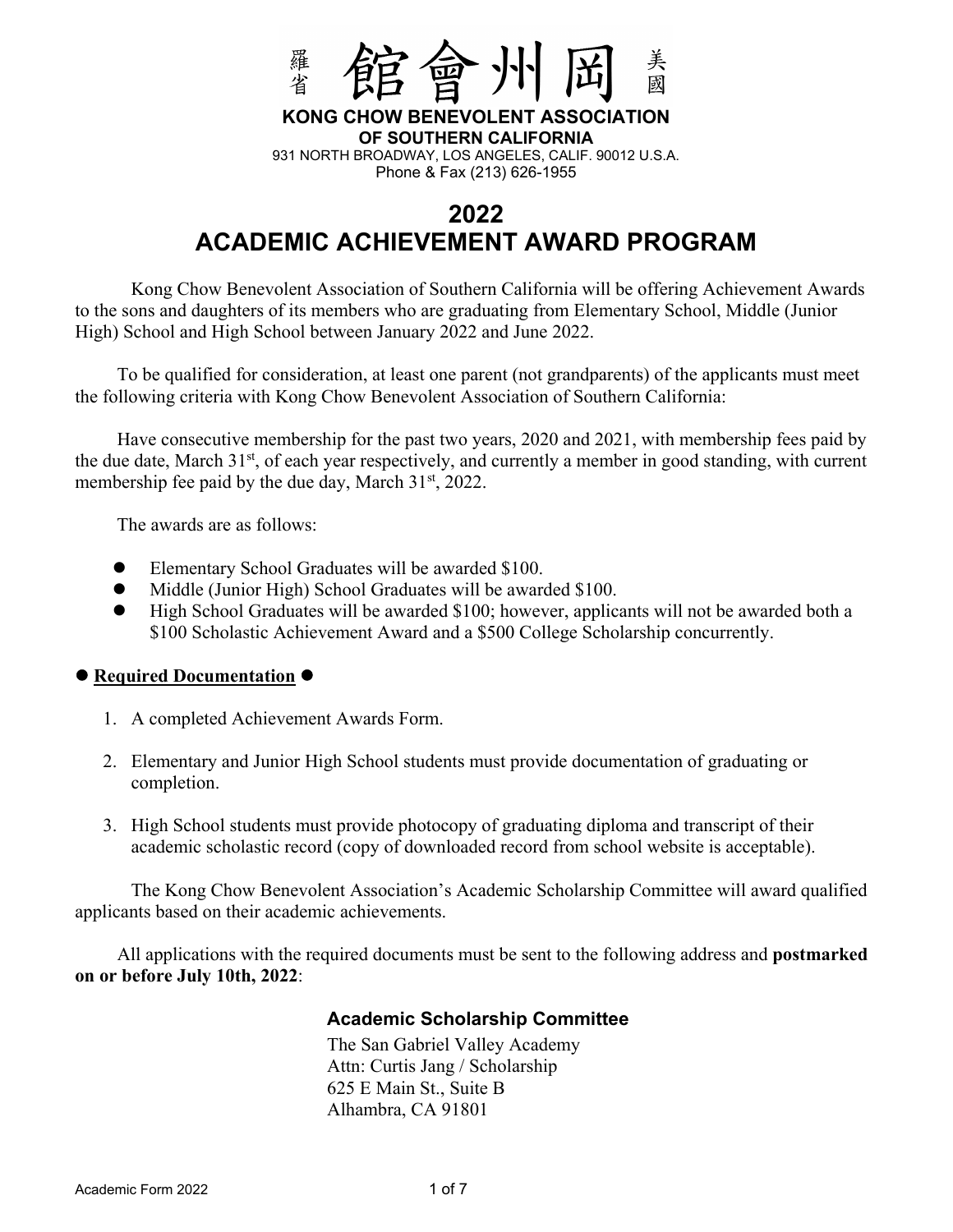

**KONG CHOW BENEVOLENT ASSOCIATION OF SOUTHERN CALIFORNIA**  931 NORTH BROADWAY, LOS ANGELES, CALIF. 90012 U.S.A.

Phone & Fax (213) 626-1955

## **2022 ACADEMIC ACHIEVEMENT AWARD APPLICATION**

| Applicant              |                                                                                            |                                                                                                                                                                                                                                                              |               |
|------------------------|--------------------------------------------------------------------------------------------|--------------------------------------------------------------------------------------------------------------------------------------------------------------------------------------------------------------------------------------------------------------|---------------|
|                        | Last Name                                                                                  | First Name                                                                                                                                                                                                                                                   | Middle        |
|                        | Sex                                                                                        | Age                                                                                                                                                                                                                                                          |               |
|                        | Address Number and Street                                                                  | Mobile phone (<br>) and the set of $\overline{\phantom{a}}$                                                                                                                                                                                                  |               |
|                        | City                                                                                       | State<br>Zip                                                                                                                                                                                                                                                 |               |
|                        |                                                                                            |                                                                                                                                                                                                                                                              |               |
| Name of Father         | In English                                                                                 | In Chinese (Important)                                                                                                                                                                                                                                       | email address |
|                        | Name of Mother In English                                                                  | In Chinese (Important)                                                                                                                                                                                                                                       | email address |
|                        | Address of Parents Number and Street                                                       |                                                                                                                                                                                                                                                              |               |
|                        | City                                                                                       | State<br>$\overline{\mathrm{Zip}}$                                                                                                                                                                                                                           |               |
| Graduated from         | Elementary School   Jr. High School   High School                                          |                                                                                                                                                                                                                                                              |               |
|                        | Name of School Contains and the Containing of School Contains and the Containing of School |                                                                                                                                                                                                                                                              |               |
|                        |                                                                                            |                                                                                                                                                                                                                                                              |               |
| final.                 |                                                                                            | <b>IMPORTANT NOTE:</b> Incomplete applications will be rejected by the scholarship committee. There will be no recourse for<br>reconsideration, therefore, be sure that you have submitted all document requested. Rejection by the scholarship committee is |               |
| Signature of Applicant |                                                                                            |                                                                                                                                                                                                                                                              |               |
|                        |                                                                                            |                                                                                                                                                                                                                                                              |               |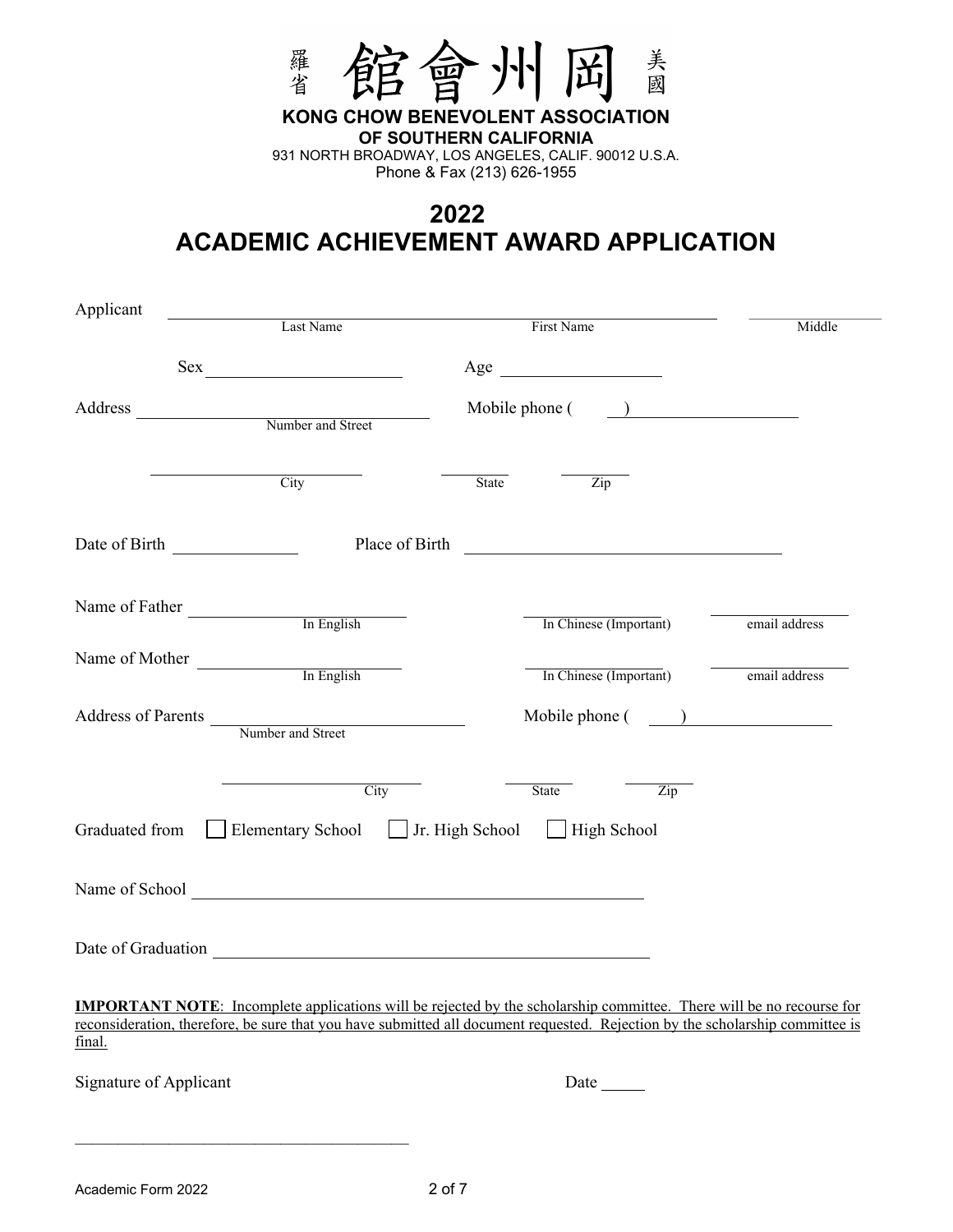

**KONG CHOW BENEVOLENT ASSOCIATION OF SOUTHERN CALIFORNIA**  931 NORTH BROADWAY, LOS ANGELES, CALIF. 90012 U.S.A. Phone & Fax (213) 626-1955

# 2022 ACADEMIC SCHOLARSHIP FUND\*\*

Kong Chow Benevolent Association of Southern California will award **seven** (**7**) \$500.00 scholarships to the sons and daughters of its members. The scholarships are for **college students** studying for a Bachelor's degree, a Master's degree or a Doctorate's degree.

All applicants must be full time students and have completed a year of study consisting of three quarters or two semesters of full time study and earned a 3.00 grade point average (GPA) or higher.

Recipients who had received a Kong Chow scholarship last year (**2021**) are eligible to apply again in alternate year.

#### \*\***All awards are given according to their achievements. Minimum GPA does not guarantee an award.**

Also, high achieving high school graduates entering college **may be** considered for the award with proof of their matriculation and scholastic records. Applicant must be enrolled in school full time at an accredited college or university in order to qualify for the scholarship award. After all verifications have been completed, the award will be presented to the applicant.

To be qualified for consideration, at least one parent (not grand-parents) of the applicants must meet the following criteria with Kong Chow Benevolent Association of Southern California:

- 1. Have consecutive membership for the past two years, 2019 and 2020, with membership fees paid by the due date, March  $31<sup>st</sup>$ , of the each year respectively, and
- 2. Currently a member in good standing, with current membership fee paid by the due day, March 31<sup>st</sup>, 2022.

#### **Required Documentation**

High School Graduates who are entering college or college students *must* provide the following documents with their Kong Chow Benevolent Association Academic Scholarship Application:

- 1. A completed Scholarship Application Form.
- 2. Photocopy of High School Diploma and Grade Transcript of Scholastic Record; or Photocopy of College Transcript of Scholastic Record (copy of downloaded record from school website is acceptable).
- 3. Photocopy or print screen of 2022 Fall Quarter/Semester Letter of Admission for high school graduates entering college/university; or proof of readmission to college/university for college students who are reentering college/university. All submission must show your name and college you are attending or admitted.
- 4. Records of Community and Extracurricular Activities.
- 5. Applicants will submit a brief essay based on topic as stated on Page 7 of 7 of this application form. The best and most appropriate essay voted by the Scholarship Committee will receive a special prize in addition to the scholarship award.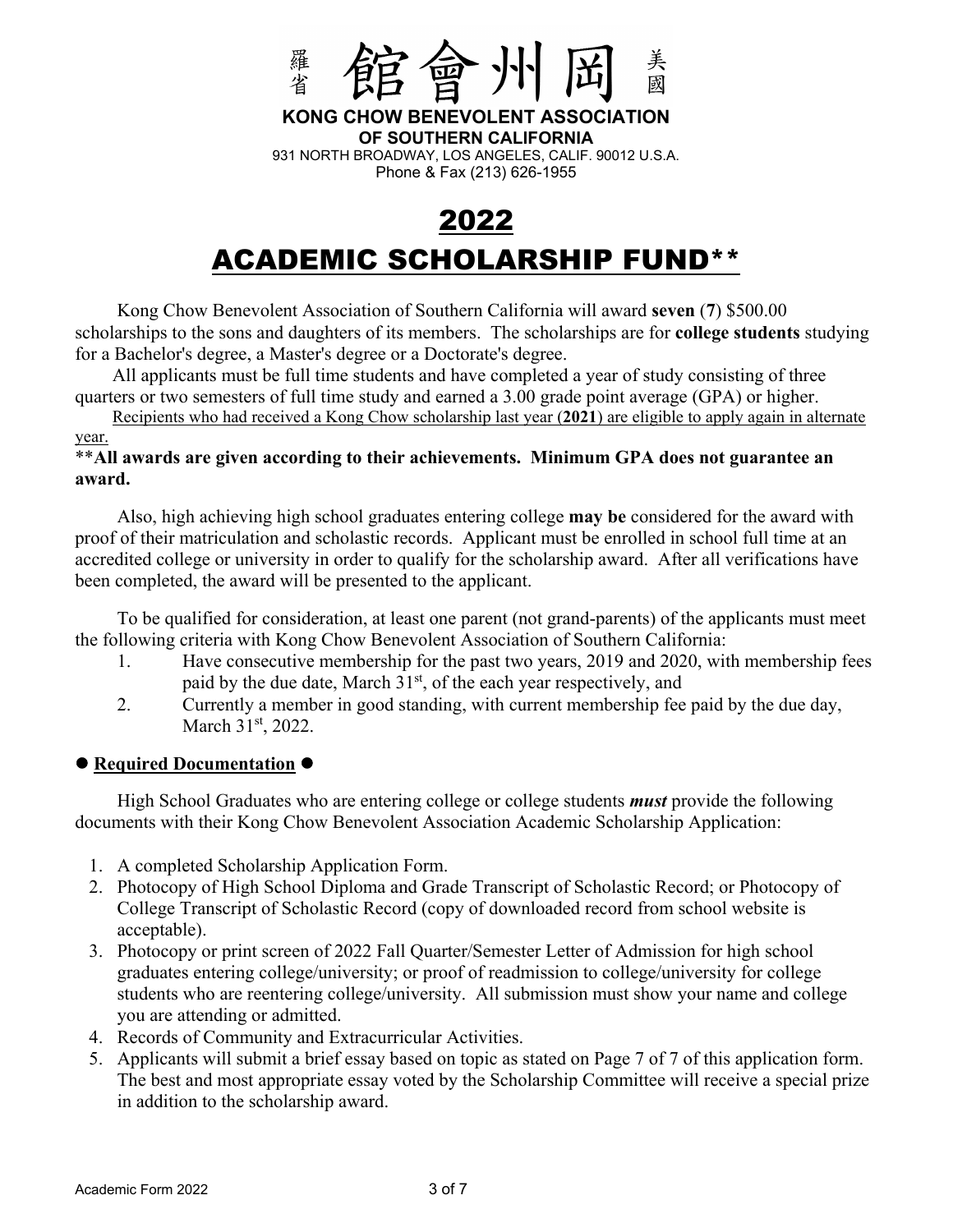

- 6. The Kong Chow Benevolent Association's Scholarship Committee will award the Scholarship based primarily on the Applicant's Scholastic Achievement. Additional consideration will be given for Worthy Community and Extracurricular Activities. All decisions of the Committee for the awards are final.
- 7. Successful recipients are NOT requested to be present to accept awards because of the COVID-19 Pandemic. However, we may have an award ceremony on August 21, 2022 at Kong Chow Benevolent Association in Los Angeles.

All applications with the required documents must be sent to the following address and **postmarked on or before July 10th, 2022**:

### **Academic Scholarship Committee**

The San Gabriel Valley Academy Attn: Curtis Jang / Scholarship 625 E Main St., Suite B Alhambra, CA 91801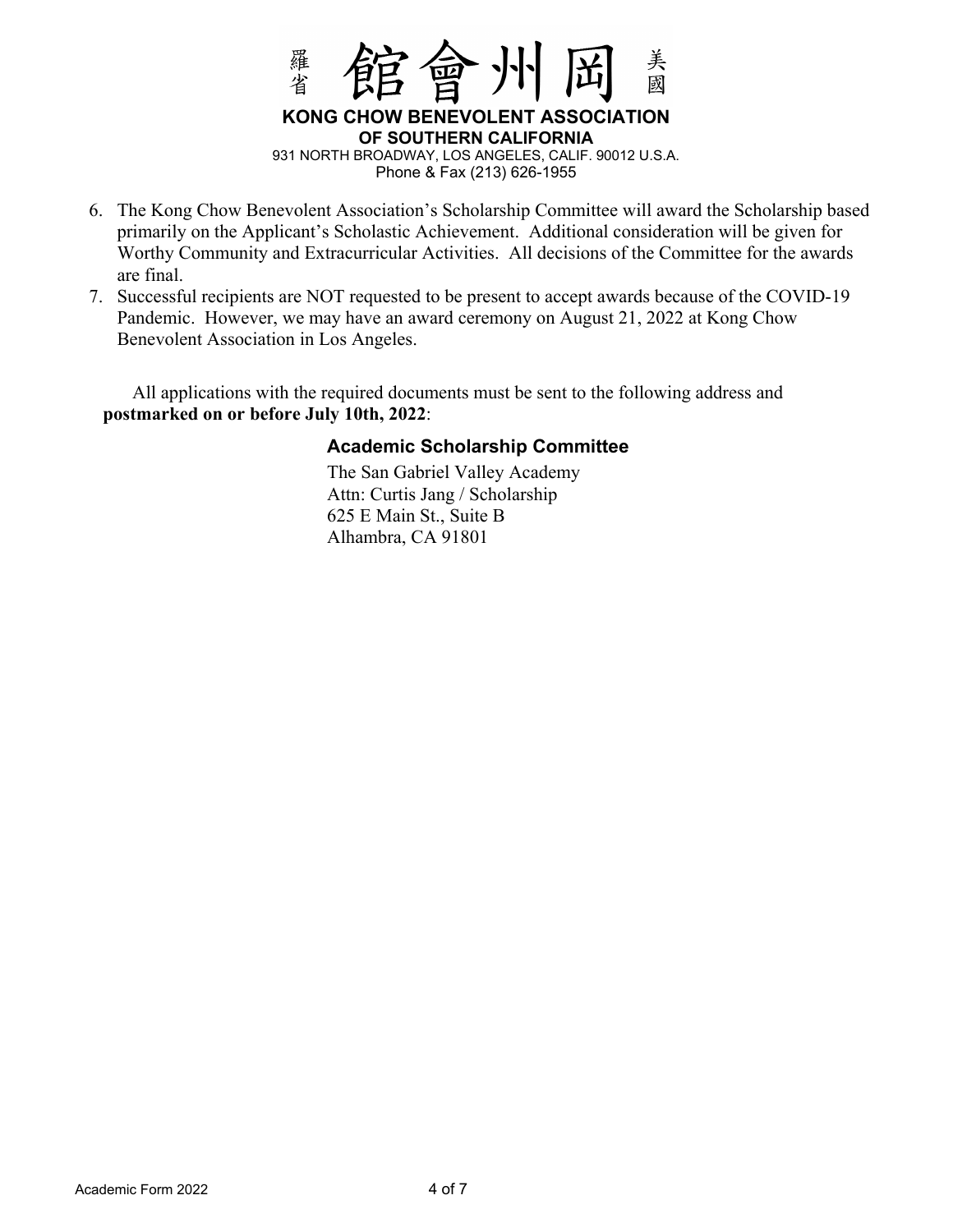

**KONG CHOW BENEVOLENT ASSOCIATION OF SOUTHERN CALIFORNIA**  931 NORTH BROADWAY, LOS ANGELES, CALIF. 90012 U.S.A.

Phone & Fax (213) 626-1955

## **2022 ACADEMIC SCHOLARSHIP APPLICATION**

| Last Name                                                                                                            |                                             | First Name       | Middle                                                                                                                                                                                                                         |      |               |
|----------------------------------------------------------------------------------------------------------------------|---------------------------------------------|------------------|--------------------------------------------------------------------------------------------------------------------------------------------------------------------------------------------------------------------------------|------|---------------|
| Sex                                                                                                                  |                                             |                  |                                                                                                                                                                                                                                |      |               |
| Date of Birth                                                                                                        | Place of Birth                              |                  | Email address and the state of the state of the state of the state of the state of the state of the state of the state of the state of the state of the state of the state of the state of the state of the state of the state |      |               |
| Address Number and Street                                                                                            |                                             | Mobile phone ( ) |                                                                                                                                                                                                                                |      |               |
| <u> 1989 - Jan Stein Stein Stein Stein Stein Stein Stein Stein Stein Stein Stein Stein Stein Stein Stein Stein S</u> | <b>City</b>                                 |                  | State                                                                                                                                                                                                                          |      | Zip           |
| Name of Father                                                                                                       | In English                                  |                  | In Chinese (Important)                                                                                                                                                                                                         |      | email address |
| Name of Mother                                                                                                       | In English                                  |                  | In Chinese (Important)                                                                                                                                                                                                         |      | email address |
| Address of Parents<br>Number and Street                                                                              |                                             | Mobile phone ( ) |                                                                                                                                                                                                                                |      |               |
| College or university attended:                                                                                      | City                                        | State            | Zip                                                                                                                                                                                                                            |      |               |
| Name                                                                                                                 |                                             | Date             |                                                                                                                                                                                                                                | Date |               |
|                                                                                                                      |                                             | From             |                                                                                                                                                                                                                                | To   |               |
|                                                                                                                      |                                             | From             |                                                                                                                                                                                                                                | To   |               |
|                                                                                                                      |                                             | From             |                                                                                                                                                                                                                                | To   |               |
|                                                                                                                      | College or University currently enrolled in |                  |                                                                                                                                                                                                                                |      |               |
| Will you be attending the same college or university?                                                                |                                             | Yes or No        |                                                                                                                                                                                                                                |      |               |

If no, what college or university are you going to attend?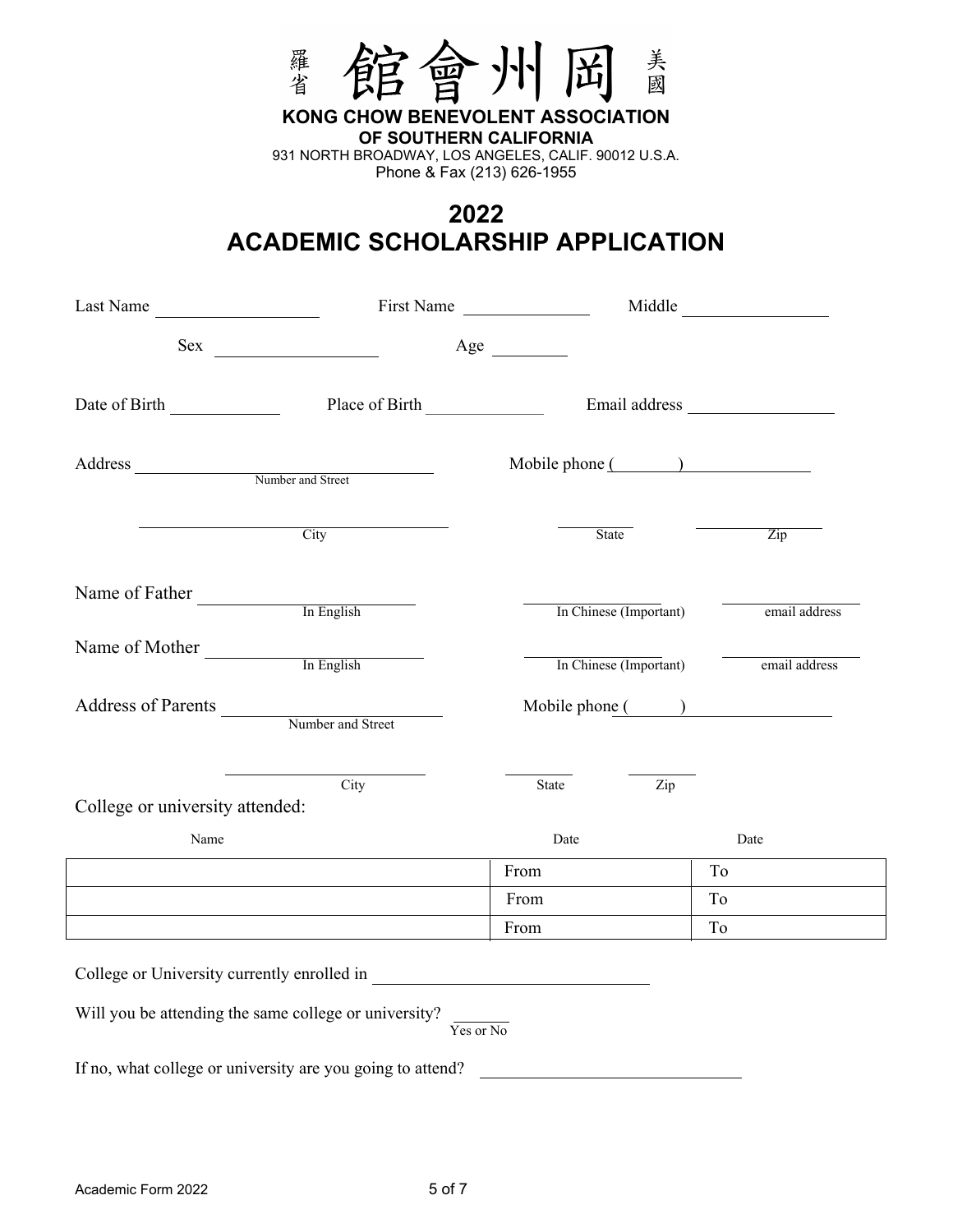| 羅省<br>美國<br>四                                                                                                                                    |
|--------------------------------------------------------------------------------------------------------------------------------------------------|
| KONG CHOW BENEVOLENT ASSOCIATION<br>OF SOUTHERN CALIFORNIA<br>931 NORTH BROADWAY, LOS ANGELES, CALIF. 90012 U.S.A.<br>Phone & Fax (213) 626-1955 |
| Your classification this semester/quarter<br>Fr.<br>Soph.<br>Jr.<br>HS Sr.                                                                       |
| Your classification this semester/quarter<br>Jr.<br>Sr. Grad. School<br>Soph.<br>Fr.                                                             |
| Expected date of graduation<br>Year<br>Month                                                                                                     |
| Major in<br>Minor in                                                                                                                             |
| Planned registration (Number of units to be carried) ______ units; $\Box$ Per Semester $\Box$ Per Quarter in                                     |
| $Spring \tSymmer \tAall \tWinter$                                                                                                                |
| State briefly your title and role in an organization, membership, internship, clubs, extracurricular activities, volunteer                       |

work and honors: (Example: Boy/Girl's Scout, ROTC, Police Cadet, YMCA, YWCA, non-profit/charity organization, fund raisers, etc.)

| Nature of Work | Organization | From | To |
|----------------|--------------|------|----|
|                |              |      |    |
|                |              |      |    |
|                |              |      |    |
|                |              |      |    |
|                |              |      |    |
|                |              |      |    |

Previous Scholarship Awards (Please be accurate; it will be verified):

|     | Type of Award | Date Awarded |           | Type of Award | Date Awarded |
|-----|---------------|--------------|-----------|---------------|--------------|
| . . |               |              | <u>L.</u> |               |              |
| . ب |               |              | 4.        |               |              |

For what profession or business are you preparing?